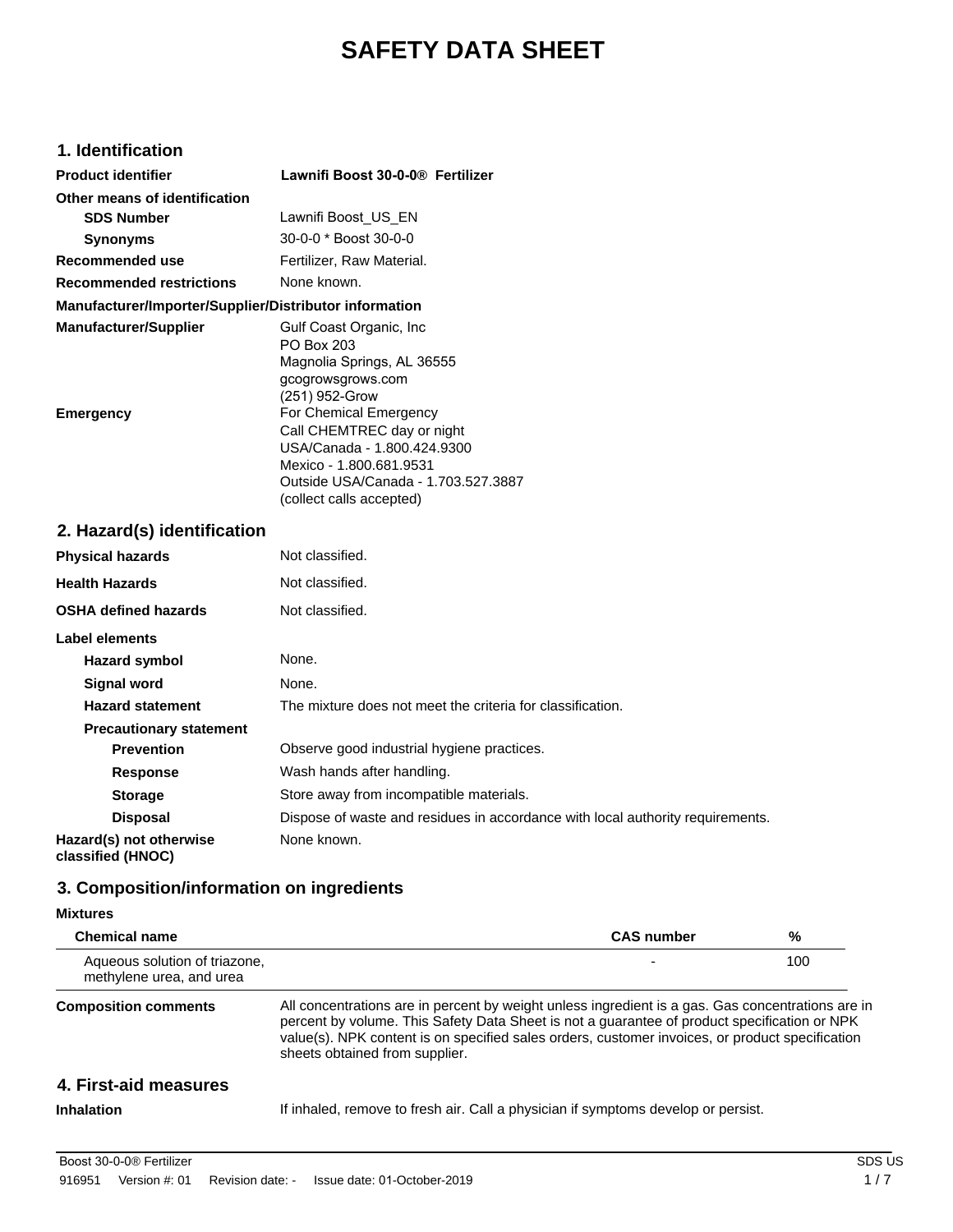| <b>Skin contact</b>                                                              | Wash off immediately with plenty of water. If skin irritation occurs: Get medical advice/attention.<br>Take off contaminated clothing and wash before reuse.                                                                                                |
|----------------------------------------------------------------------------------|-------------------------------------------------------------------------------------------------------------------------------------------------------------------------------------------------------------------------------------------------------------|
| Eye contact                                                                      | Immediately flush eyes with plenty of water for at least 15 minutes. Get medical attention if<br>irritation develops and persists.                                                                                                                          |
| Ingestion                                                                        | Rinse mouth. Get medical attention if irritation develops and persists.                                                                                                                                                                                     |
| <b>Most important</b><br>symptoms/effects, acute and<br>delayed                  | Prolonged or repeated skin contact may cause irritation.                                                                                                                                                                                                    |
| Indication of immediate<br>medical attention and special<br>treatment needed     | Treat symptomatically.                                                                                                                                                                                                                                      |
| <b>General information</b>                                                       | Ensure that medical personnel are aware of the material(s) involved, and take precautions to<br>protect themselves.                                                                                                                                         |
| 5. Fire-fighting measures                                                        |                                                                                                                                                                                                                                                             |
| Suitable extinguishing media                                                     | Water fog. Foam. Dry chemical powder. Carbon dioxide (CO2).                                                                                                                                                                                                 |
| <b>Unsuitable extinguishing</b><br>media                                         | None known.                                                                                                                                                                                                                                                 |
| Specific hazards arising from<br>the chemical                                    | The product is not flammable. Will burn if involved in a fire.                                                                                                                                                                                              |
| Special protective equipment<br>and precautions for firefighters                 | Self-contained breathing apparatus and full protective clothing should be worn when fighting<br>chemical fires. Selection of respiratory protection for firefighting: follow the general fire precautions<br>indicated in the workplace.                    |
| <b>Fire fighting</b><br>equipment/instructions                                   | Use standard firefighting procedures and consider the hazards of other involved materials. Move<br>containers from fire area if you can do it without risk.                                                                                                 |
| <b>General fire hazards</b>                                                      | No unusual fire or explosion hazards noted.                                                                                                                                                                                                                 |
| 6. Accidental release measures                                                   |                                                                                                                                                                                                                                                             |
| <b>Personal precautions,</b><br>protective equipment and<br>emergency procedures | Avoid inhalation of spray mist and contact with skin and eyes. Ensure adequate ventilation. Wear<br>suitable protective clothing. For personal protection, see section 8 of the SDS.                                                                        |
| <b>Methods and materials for</b><br>containment and cleaning up                  | Large Spills: Stop the flow of material, if this is without risk. Dike the spilled material, where this is<br>possible. Absorb in vermiculite, dry sand or earth and place into containers. After removal flush<br>contaminated area thoroughly with water. |
|                                                                                  | Small Spills: Wipe up with absorbent material (e.g. cloth, fleece). Clean surface thoroughly to<br>remove residual contamination.                                                                                                                           |
|                                                                                  | Never return spills to original containers for re-use.                                                                                                                                                                                                      |

### **7. Handling and storage**

**Precautions for safe handling** Avoid inhalation of vapors/spray and contact with skin and eyes. Use only with adequate ventilation. Observe good industrial hygiene practices. **Conditions for safe storage, including any incompatibilities** Keep container tightly closed. Store in a cool, dry, well-ventilated place. Do not store above 25°C (77°F) for maximum storage life. Protect from freezing. Store away from incompatible materials.

drains, sewers or watercourses.

**Environmental precautions** Prevent further leakage or spillage if safe to do so. Do not contaminate water. Do not allow to enter

### **8. Exposure controls/personal protection**

#### **Occupational exposure limits**

#### **US. OSHA Table Z-1 Limits for Air Contaminants (29 CFR 1910.1000)**

| <b>Components</b>                | Type        | Value             |  |
|----------------------------------|-------------|-------------------|--|
| Ammonia (CAS 7664-41-7)          | <b>PEL</b>  | $35 \text{ mg/m}$ |  |
|                                  |             | 50 ppm            |  |
| US. ACGIH Threshold Limit Values |             |                   |  |
| <b>Components</b>                | <b>Type</b> | Value             |  |
| Ammonia (CAS 7664-41-7)          | <b>STEL</b> | 35 ppm            |  |
|                                  | <b>TWA</b>  | 25 ppm            |  |
|                                  |             |                   |  |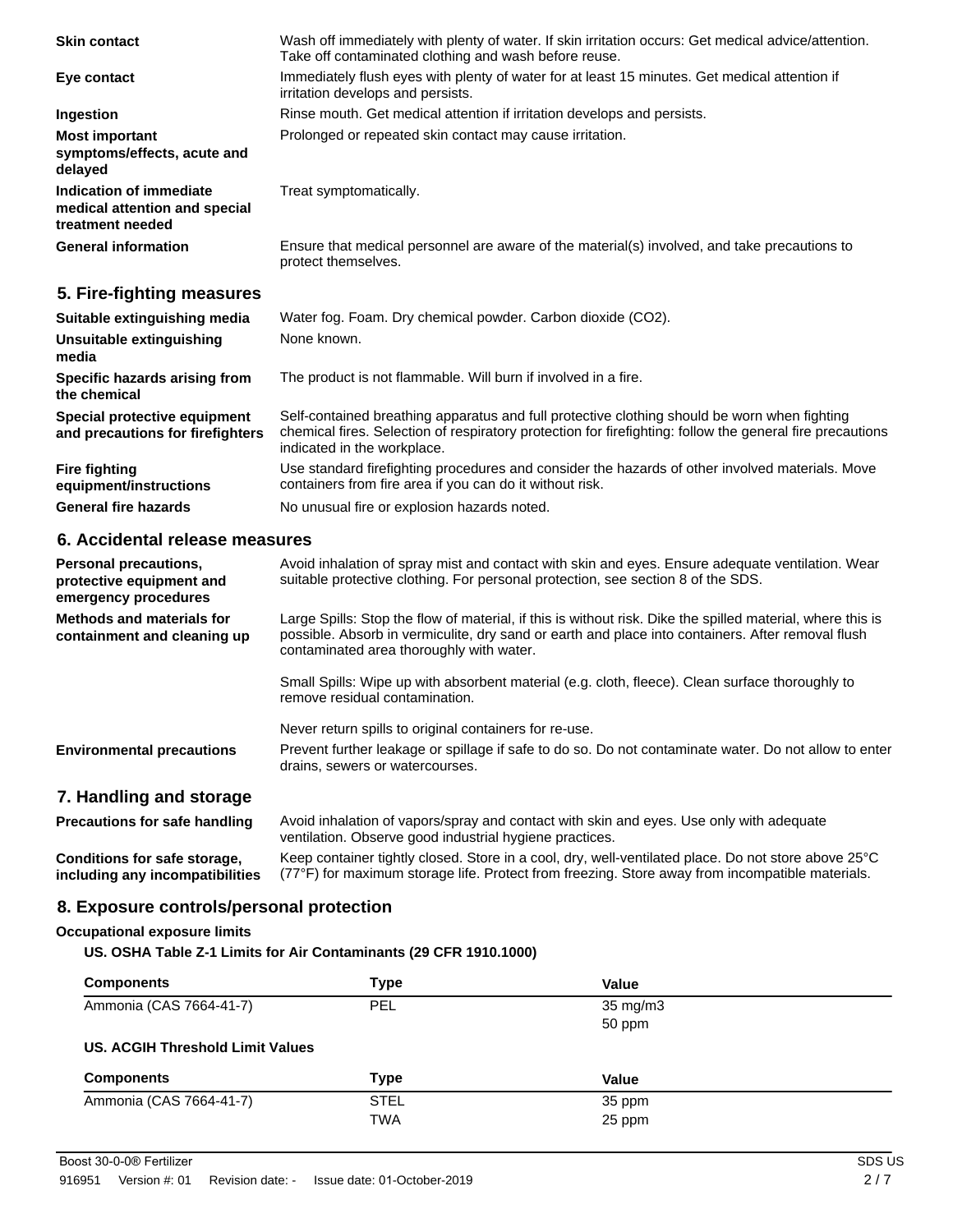#### **US. NIOSH: Pocket Guide to Chemical Hazards**

| <b>Components</b>       | Type        | Value               |
|-------------------------|-------------|---------------------|
| Ammonia (CAS 7664-41-7) | <b>STEL</b> | $27 \text{ mg/m}$ 3 |
|                         |             | 35 ppm              |
|                         | <b>TWA</b>  | $18 \text{ mg/m}$   |
|                         |             | 25 ppm              |

### **US. Workplace Environmental Exposure Level (WEEL) Guides**

| <b>Components</b>                        | Type                                                                                                                                                                                                                                                                                                                                                                                                                                                                                                                                                                                                                                     | Value                                                                                                                                                                                  | <b>Form</b>        |  |
|------------------------------------------|------------------------------------------------------------------------------------------------------------------------------------------------------------------------------------------------------------------------------------------------------------------------------------------------------------------------------------------------------------------------------------------------------------------------------------------------------------------------------------------------------------------------------------------------------------------------------------------------------------------------------------------|----------------------------------------------------------------------------------------------------------------------------------------------------------------------------------------|--------------------|--|
| Urea (CAS 57-13-6)                       | <b>TWA</b>                                                                                                                                                                                                                                                                                                                                                                                                                                                                                                                                                                                                                               | 10 mg/m $3$                                                                                                                                                                            | Total particulate. |  |
| <b>Biological limit values</b>           | No biological exposure limits noted for the ingredient(s).                                                                                                                                                                                                                                                                                                                                                                                                                                                                                                                                                                               |                                                                                                                                                                                        |                    |  |
| Appropriate engineering<br>controls      |                                                                                                                                                                                                                                                                                                                                                                                                                                                                                                                                                                                                                                          | Provide adequate general and local exhaust ventilation. Observe Occupational Exposure Limits<br>and minimize the risk of inhalation of vapors and spray mist. Provide eyewash station. |                    |  |
|                                          | Individual protection measures, such as personal protective equipment                                                                                                                                                                                                                                                                                                                                                                                                                                                                                                                                                                    |                                                                                                                                                                                        |                    |  |
| <b>Eye/face protection</b>               | Wear safety glasses with side shields (or goggles).                                                                                                                                                                                                                                                                                                                                                                                                                                                                                                                                                                                      |                                                                                                                                                                                        |                    |  |
| <b>Skin protection</b>                   |                                                                                                                                                                                                                                                                                                                                                                                                                                                                                                                                                                                                                                          |                                                                                                                                                                                        |                    |  |
| <b>Hand protection</b>                   | Chemical resistant gloves are recommended. Be aware that the liquid may penetrate the gloves.<br>Frequent change is advisable. Suitable gloves can be recommended by the glove supplier.                                                                                                                                                                                                                                                                                                                                                                                                                                                 |                                                                                                                                                                                        |                    |  |
| Other                                    | Wear appropriate clothing to prevent repeated or prolonged skin contact.                                                                                                                                                                                                                                                                                                                                                                                                                                                                                                                                                                 |                                                                                                                                                                                        |                    |  |
| <b>Respiratory protection</b>            | If engineering controls do not maintain airborne concentrations below recommended exposure<br>limits (where applicable) or to an acceptable level (in countries where exposure limits have not<br>been established), an approved respirator must be worn. Wear air supplied respiratory protection if<br>exposure concentrations are unknown. In case of inadequate ventilation or risk of inhalation of<br>mist, use suitable respiratory equipment with particle filter. In the United States of America, if<br>respirators are used, a program should be instituted to assure compliance with OSHA 29 CFR<br>1910.134 and ANSI Z88.2. |                                                                                                                                                                                        |                    |  |
| <b>Thermal hazards</b>                   | Wear appropriate thermal protective clothing, when necessary.                                                                                                                                                                                                                                                                                                                                                                                                                                                                                                                                                                            |                                                                                                                                                                                        |                    |  |
| <b>General hygiene</b><br>considerations | Always observe good personal hygiene measures, such as washing after handling the material<br>and before eating, drinking, and/or smoking. Routinely wash work clothing and protective<br>equipment to remove contaminants. Handle in accordance with good industrial hygiene and safety<br>practice.                                                                                                                                                                                                                                                                                                                                    |                                                                                                                                                                                        |                    |  |

# **9. Physical and chemical properties**

| Appearance                                   | Clear, colorless liquid.  |
|----------------------------------------------|---------------------------|
| <b>Physical state</b>                        | Liquid.                   |
| Form                                         | Liquid.                   |
| Color                                        | Clear, colorless.         |
| Odor                                         | Strong amide/amine.       |
| Odor threshold                               | Not available.            |
| рH                                           | 10.1 Approx.              |
| Melting point/freezing point                 | Not applicable.           |
| Initial boiling point and boiling<br>range   | 212 °F (100 °C) Approx.   |
| <b>Flash point</b>                           | None when heated to 100°C |
| <b>Evaporation rate</b>                      | Not available.            |
| Flammability (solid, gas)                    | Not available.            |
| Upper/lower flammability or explosive limits |                           |
| <b>Flammability limit - lower</b><br>(%)     | Not available.            |
| <b>Flammability limit - upper</b><br>(%)     | Not available.            |
| Vapor pressure                               | Not available.            |
| Vapor density                                | Not available.            |
| <b>Relative density</b>                      | Not available.            |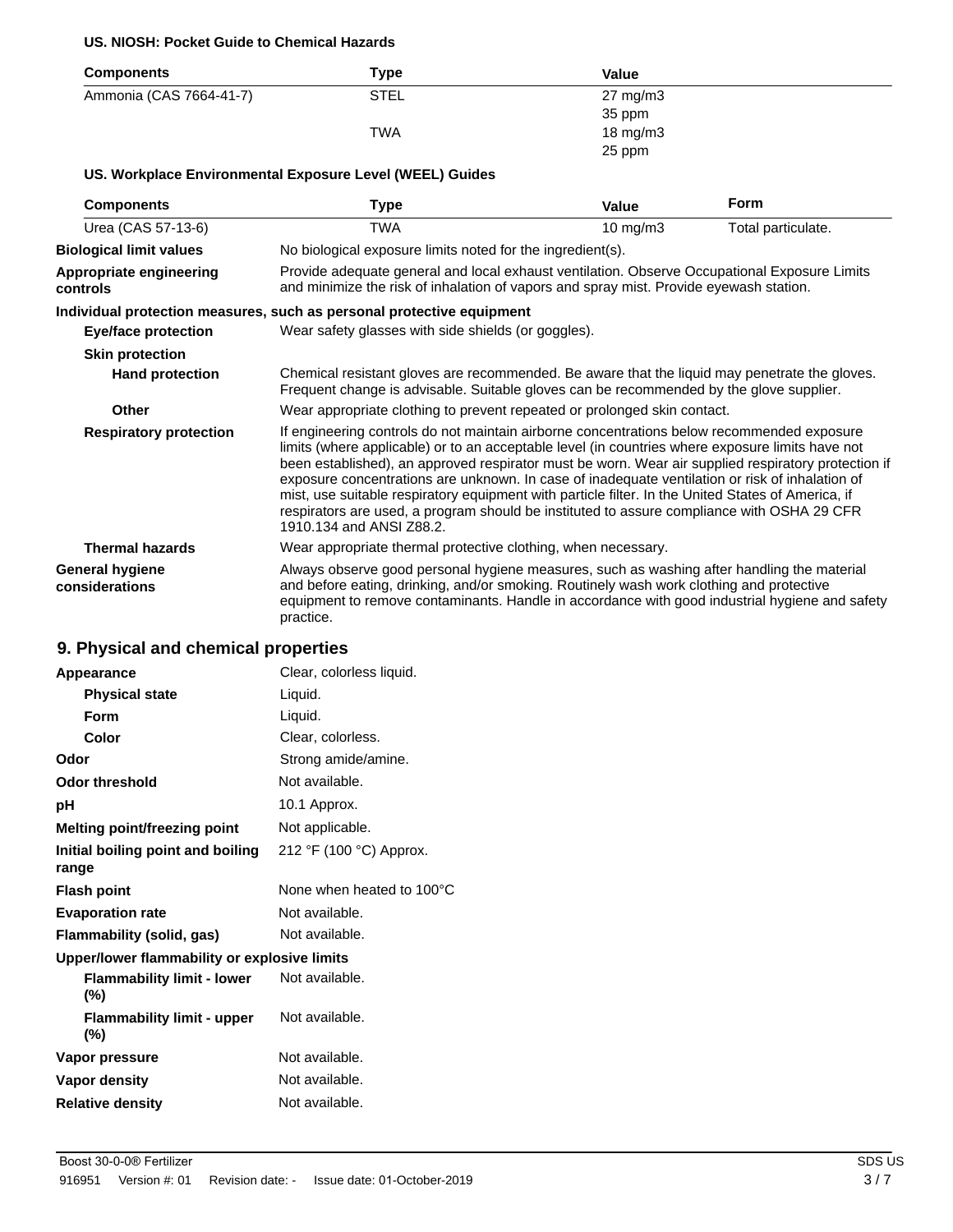| Solubility(ies)                                   |                     |
|---------------------------------------------------|---------------------|
| Solubility (water)                                | Soluble.            |
| <b>Partition coefficient</b><br>(n-octanol/water) | Not available.      |
| <b>Auto-ignition temperature</b>                  | Not available.      |
| Decomposition temperature                         | Not available.      |
| <b>Viscosity</b>                                  | Not available.      |
| Other information                                 |                     |
| <b>Bulk density</b>                               | 10.5 lb/gal @ 25 °C |
| VOC (Weight %)                                    | Not applicable.     |

# **10. Stability and reactivity**

| <b>Reactivity</b>                            | The product is stable and non-reactive under normal conditions of use, storage and transport.                                                                  |
|----------------------------------------------|----------------------------------------------------------------------------------------------------------------------------------------------------------------|
| <b>Chemical stability</b>                    | Material is stable under normal conditions.                                                                                                                    |
| <b>Possibility of hazardous</b><br>reactions | No dangerous reaction known under conditions of normal use.                                                                                                    |
| <b>Conditions to avoid</b>                   | Avoid storage in unagitated bulk tanks above the recommended storage temperature (see Section<br>7 of the SDS). Avoid incompatible materials and intense heat. |
| Incompatible materials                       | Strong oxidizing agents. Strong acids.                                                                                                                         |
| <b>Hazardous decomposition</b><br>products   | Ammonia fumes may be released upon heating. When heated to decomposition the product emits<br>acrid smoke and irritating fumes.                                |

# **11. Toxicological information**

### **Information on likely routes of exposure**

| <b>Inhalation</b>                                                                  | In high concentrations, vapors may be irritating to the respiratory system. |
|------------------------------------------------------------------------------------|-----------------------------------------------------------------------------|
| <b>Skin contact</b>                                                                | May cause skin irritation on prolonged or repeated contact.                 |
| Eye contact                                                                        | May cause eye irritation on direct contact.                                 |
| Ingestion                                                                          | May cause discomfort if swallowed.                                          |
| Symptoms related to the<br>physical, chemical and<br>toxicological characteristics | May cause skin irritation on prolonged or repeated contact.                 |

### **Information on toxicological effects**

| <b>Acute toxicity</b>                | May cause discomfort if swallowed.                                              |                                  |
|--------------------------------------|---------------------------------------------------------------------------------|----------------------------------|
| <b>Components</b>                    | <b>Species</b>                                                                  | <b>Test Results</b>              |
| Ammonia (CAS 7664-41-7)              |                                                                                 |                                  |
| Acute                                |                                                                                 |                                  |
| Inhalation                           |                                                                                 |                                  |
| <b>LC50</b>                          | Rat                                                                             | 5.1 mg/l, 1 Hours                |
| Oral                                 |                                                                                 |                                  |
| LD50                                 | Rat                                                                             | 350 mg/kg, as Ammonium hydroxide |
| Urea (CAS 57-13-6)                   |                                                                                 |                                  |
| Acute                                |                                                                                 |                                  |
| Oral                                 |                                                                                 |                                  |
| LD50                                 | Rat                                                                             | 14300 mg/kg                      |
| <b>Skin corrosion/irritation</b>     | Prolonged exposure may cause skin irritation.                                   |                                  |
| Serious eye damage/eye<br>irritation | May cause eye irritation on direct contact.                                     |                                  |
| Respiratory or skin sensitization    |                                                                                 |                                  |
| <b>Respiratory sensitization</b>     | No data available.                                                              |                                  |
| <b>Skin sensitization</b>            | Not a skin sensitizer.                                                          |                                  |
| Germ cell mutagenicity               | No data available.                                                              |                                  |
| Carcinogenicity                      | This product is not considered to be a carcinogen by IARC, ACGIH, NTP, or OSHA. |                                  |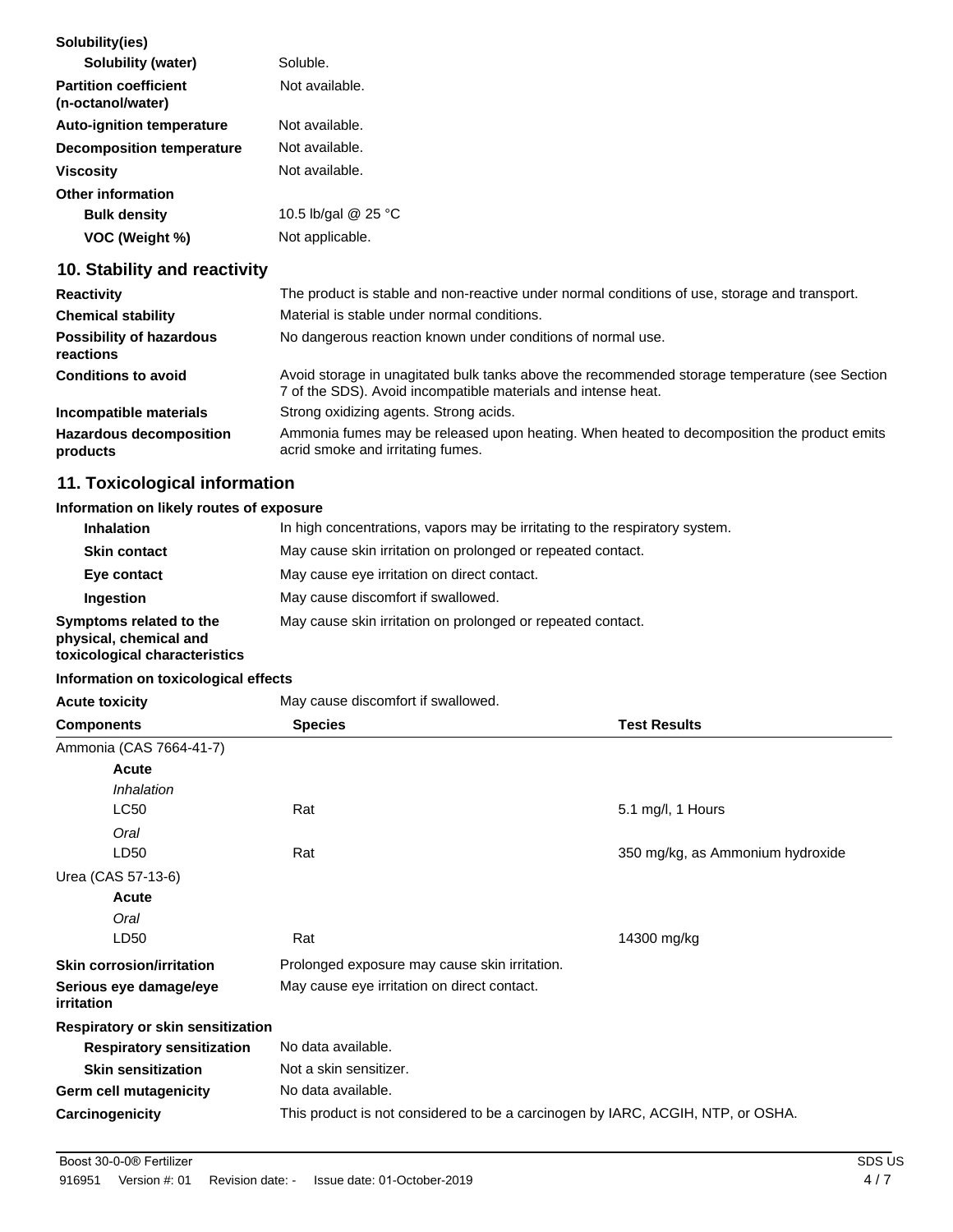|                                                       | <b>OSHA Specifically Requiated Substances (29 CFR 1910.1001-1050)</b>                                                                                                                                 |
|-------------------------------------------------------|-------------------------------------------------------------------------------------------------------------------------------------------------------------------------------------------------------|
| Not listed.                                           |                                                                                                                                                                                                       |
| <b>Reproductive toxicity</b>                          | No data available.                                                                                                                                                                                    |
| Specific target organ toxicity -<br>single exposure   | No data available.                                                                                                                                                                                    |
| Specific target organ toxicity -<br>repeated exposure | No data available.                                                                                                                                                                                    |
| <b>Aspiration hazard</b>                              | Based on available data, the classification criteria are not met.                                                                                                                                     |
| <b>Chronic effects</b>                                | This product contains compounds that may release ammonia when heated. Prolonged or<br>repeated overexposure to ammonia vapors may harm the eyes, mucous membranes, and/or<br>upper respiratory tract. |
| <b>Further information</b>                            | No other specific acute or chronic health impact noted.                                                                                                                                               |

## **12. Ecological information**

**Ecotoxicity** The product is not classified as environmentally hazardous. However, this does not exclude the possibility that large or frequent spills can have a harmful or damaging effect on the environment.

| <b>Components</b>                                                       |                                                                                                                           | <b>Species</b>                               | <b>Test Results</b>          |  |  |  |  |
|-------------------------------------------------------------------------|---------------------------------------------------------------------------------------------------------------------------|----------------------------------------------|------------------------------|--|--|--|--|
| Ammonia (CAS 7664-41-7)                                                 |                                                                                                                           |                                              |                              |  |  |  |  |
| <b>Aquatic</b>                                                          |                                                                                                                           |                                              |                              |  |  |  |  |
| Fish                                                                    | <b>LC50</b>                                                                                                               | Chinook salmon (Oncorhynchus<br>tshawytscha) | $0.43 - 0.47$ mg/l, 96 hours |  |  |  |  |
| Urea (CAS 57-13-6)                                                      |                                                                                                                           |                                              |                              |  |  |  |  |
| <b>Aquatic</b>                                                          |                                                                                                                           |                                              |                              |  |  |  |  |
| Fish                                                                    | <b>LC50</b>                                                                                                               | Leuciscus idus                               | > 6810 mg/l, 96 hours        |  |  |  |  |
| Persistence and degradability                                           | The product is biodegradable under aerobic and anaerobic conditions.                                                      |                                              |                              |  |  |  |  |
| <b>Bioaccumulative potential</b>                                        | No data available for this product.                                                                                       |                                              |                              |  |  |  |  |
| Partition coefficient n-octanol / water (log Kow)<br>Urea (CAS 57-13-6) |                                                                                                                           | $-2.11$                                      |                              |  |  |  |  |
| Mobility in soil                                                        | This product is water soluble and may disperse in soil.                                                                   |                                              |                              |  |  |  |  |
| Other adverse effects                                                   | No data available.                                                                                                        |                                              |                              |  |  |  |  |
| 13. Disposal considerations                                             |                                                                                                                           |                                              |                              |  |  |  |  |
| <b>Disposal instructions</b>                                            | Do not allow this material to drain into sewers/water supplies. Dispose in accordance with all<br>applicable regulations. |                                              |                              |  |  |  |  |
|                                                                         |                                                                                                                           |                                              |                              |  |  |  |  |

| Hazardous waste code                     | The waste code should be assigned in discussion between the user, the producer and the waste<br>disposal company.                                                                             |
|------------------------------------------|-----------------------------------------------------------------------------------------------------------------------------------------------------------------------------------------------|
| Waste from residues / unused<br>products | Disposal recommendations are based on material as supplied. Disposal must be in accordance<br>with current applicable laws and regulations, and material characteristics at time of disposal. |
| Contaminated packaging                   | Since emptied containers may retain product residue, follow label warnings even after container is<br>emptied.                                                                                |

## **14. Transport information**

### **DOT**

Not regulated as dangerous goods.

### **IATA**

Not regulated as dangerous goods.

### **IMDG**

Not regulated as dangerous goods.

### **Transport in bulk according to** Not established. **Annex II of MARPOL 73/78 and the IBC Code**

## **15. Regulatory information**

**US federal regulations** This product is not known to be a "Hazardous Chemical" as defined by the OSHA Hazard Communication Standard, 29 CFR 1910.1200.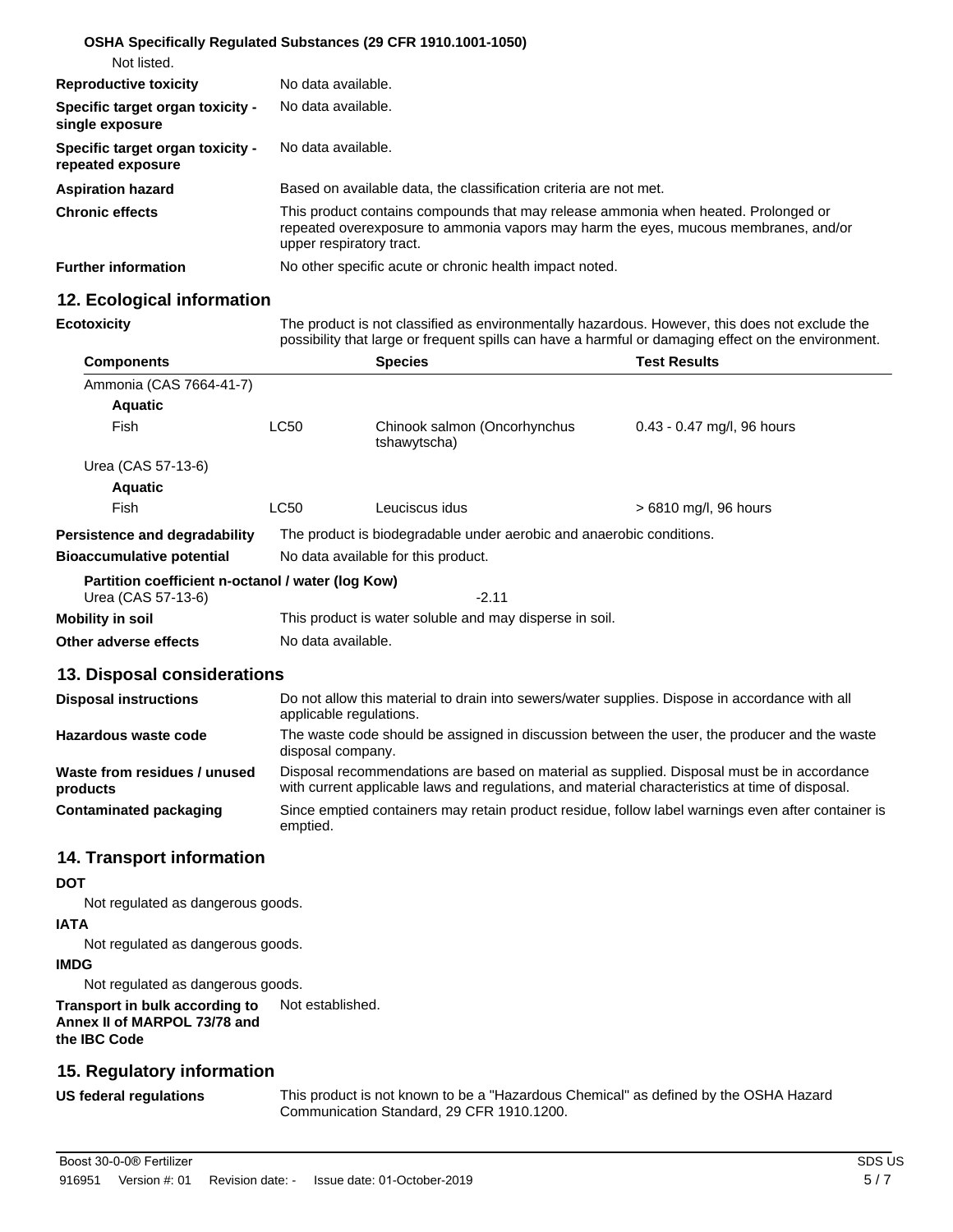| TSCA Section 12(b) Export Notification (40 CFR 707, Subpt. D)                                                                 |                                                                                                                                                                                                                                                                                                                         |                                                                                                                                         |                                       |                                                                                              |                                                       |  |  |
|-------------------------------------------------------------------------------------------------------------------------------|-------------------------------------------------------------------------------------------------------------------------------------------------------------------------------------------------------------------------------------------------------------------------------------------------------------------------|-----------------------------------------------------------------------------------------------------------------------------------------|---------------------------------------|----------------------------------------------------------------------------------------------|-------------------------------------------------------|--|--|
| Not regulated.<br>OSHA Specifically Regulated Substances (29 CFR 1910.1001-1050)                                              |                                                                                                                                                                                                                                                                                                                         |                                                                                                                                         |                                       |                                                                                              |                                                       |  |  |
| Not listed.                                                                                                                   |                                                                                                                                                                                                                                                                                                                         |                                                                                                                                         |                                       |                                                                                              |                                                       |  |  |
| <b>CERCLA Hazardous Substance List (40 CFR 302.4)</b>                                                                         |                                                                                                                                                                                                                                                                                                                         |                                                                                                                                         |                                       |                                                                                              |                                                       |  |  |
|                                                                                                                               | Ammonia (CAS 7664-41-7)                                                                                                                                                                                                                                                                                                 |                                                                                                                                         |                                       |                                                                                              |                                                       |  |  |
| Superfund Amendments and Reauthorization Act of 1986 (SARA)                                                                   |                                                                                                                                                                                                                                                                                                                         |                                                                                                                                         |                                       |                                                                                              |                                                       |  |  |
| <b>Hazard categories</b>                                                                                                      | Immediate Hazard - No<br>Delayed Hazard - No<br>Fire Hazard - No<br>Pressure Hazard - No<br>Reactivity Hazard - No                                                                                                                                                                                                      |                                                                                                                                         |                                       |                                                                                              |                                                       |  |  |
| SARA 302 Extremely hazardous substance                                                                                        |                                                                                                                                                                                                                                                                                                                         |                                                                                                                                         |                                       |                                                                                              |                                                       |  |  |
| <b>Chemical name</b>                                                                                                          | <b>CAS number</b>                                                                                                                                                                                                                                                                                                       | Reportable<br>quantity                                                                                                                  | <b>Threshold</b><br>planning quantity | <b>Threshold</b><br>planning quantity,<br>lower value                                        | <b>Threshold</b><br>planning quantity,<br>upper value |  |  |
| Ammonia                                                                                                                       | 7664-41-7                                                                                                                                                                                                                                                                                                               | 100                                                                                                                                     | 500 lbs                               |                                                                                              |                                                       |  |  |
| SARA 311/312 Hazardous<br>chemical                                                                                            | No                                                                                                                                                                                                                                                                                                                      |                                                                                                                                         |                                       |                                                                                              |                                                       |  |  |
| SARA 313 (TRI reporting)<br>Not regulated.                                                                                    |                                                                                                                                                                                                                                                                                                                         |                                                                                                                                         |                                       |                                                                                              |                                                       |  |  |
| Other federal regulations                                                                                                     |                                                                                                                                                                                                                                                                                                                         |                                                                                                                                         |                                       |                                                                                              |                                                       |  |  |
| Clean Air Act (CAA) Section 112 Hazardous Air Pollutants (HAPs) List                                                          |                                                                                                                                                                                                                                                                                                                         |                                                                                                                                         |                                       |                                                                                              |                                                       |  |  |
| Not regulated.<br>Clean Air Act (CAA) Section 112(r) Accidental Release Prevention (40 CFR 68.130)<br>Ammonia (CAS 7664-41-7) |                                                                                                                                                                                                                                                                                                                         |                                                                                                                                         |                                       |                                                                                              |                                                       |  |  |
| <b>Safe Drinking Water Act</b><br>(SDWA)                                                                                      |                                                                                                                                                                                                                                                                                                                         | Not regulated.                                                                                                                          |                                       |                                                                                              |                                                       |  |  |
| <b>US state regulations</b>                                                                                                   |                                                                                                                                                                                                                                                                                                                         | This product does not contain a chemical known to the State of California to cause cancer, birth<br>defects or other reproductive harm. |                                       |                                                                                              |                                                       |  |  |
| US. Massachusetts RTK - Substance List                                                                                        |                                                                                                                                                                                                                                                                                                                         |                                                                                                                                         |                                       |                                                                                              |                                                       |  |  |
| Ammonia (CAS 7664-41-7)<br>US. New Jersey Worker and Community Right-to-Know Act                                              |                                                                                                                                                                                                                                                                                                                         |                                                                                                                                         |                                       |                                                                                              |                                                       |  |  |
| Ammonia (CAS 7664-41-7)<br>US. Pennsylvania Worker and Community Right-to-Know Law                                            |                                                                                                                                                                                                                                                                                                                         |                                                                                                                                         |                                       |                                                                                              |                                                       |  |  |
| Ammonia (CAS 7664-41-7)<br>US. Rhode Island RTK                                                                               |                                                                                                                                                                                                                                                                                                                         |                                                                                                                                         |                                       |                                                                                              |                                                       |  |  |
| Ammonia (CAS 7664-41-7)                                                                                                       |                                                                                                                                                                                                                                                                                                                         |                                                                                                                                         |                                       |                                                                                              |                                                       |  |  |
| <b>US. California Proposition 65</b>                                                                                          |                                                                                                                                                                                                                                                                                                                         |                                                                                                                                         |                                       |                                                                                              |                                                       |  |  |
|                                                                                                                               |                                                                                                                                                                                                                                                                                                                         |                                                                                                                                         |                                       | US - California Proposition 65 - Carcinogens & Reproductive Toxicity (CRT): Listed substance |                                                       |  |  |
| Not listed.                                                                                                                   |                                                                                                                                                                                                                                                                                                                         |                                                                                                                                         |                                       |                                                                                              |                                                       |  |  |
| <b>International Inventories</b>                                                                                              |                                                                                                                                                                                                                                                                                                                         |                                                                                                                                         |                                       |                                                                                              |                                                       |  |  |
| Country(s) or region<br>United States & Puerto Rico                                                                           | <b>Inventory name</b>                                                                                                                                                                                                                                                                                                   |                                                                                                                                         |                                       |                                                                                              | On inventory (yes/no)*<br>Yes                         |  |  |
| country(s).                                                                                                                   | Toxic Substances Control Act (TSCA) Inventory<br>*A "Yes" indicates this product complies with the inventory requirements administered by the governing country(s).<br>A "No" indicates that one or more components of the product are not listed or exempt from listing on the inventory administered by the governing |                                                                                                                                         |                                       |                                                                                              |                                                       |  |  |
| 16. Other information, including date of preparation or last revision                                                         |                                                                                                                                                                                                                                                                                                                         |                                                                                                                                         |                                       |                                                                                              |                                                       |  |  |
| <b>Issue date</b>                                                                                                             | 01-October-2019                                                                                                                                                                                                                                                                                                         |                                                                                                                                         |                                       |                                                                                              |                                                       |  |  |
| <b>Revision date</b>                                                                                                          |                                                                                                                                                                                                                                                                                                                         |                                                                                                                                         |                                       |                                                                                              |                                                       |  |  |
| <b>Version</b> #                                                                                                              | 01                                                                                                                                                                                                                                                                                                                      |                                                                                                                                         |                                       |                                                                                              |                                                       |  |  |
|                                                                                                                               |                                                                                                                                                                                                                                                                                                                         |                                                                                                                                         |                                       |                                                                                              |                                                       |  |  |